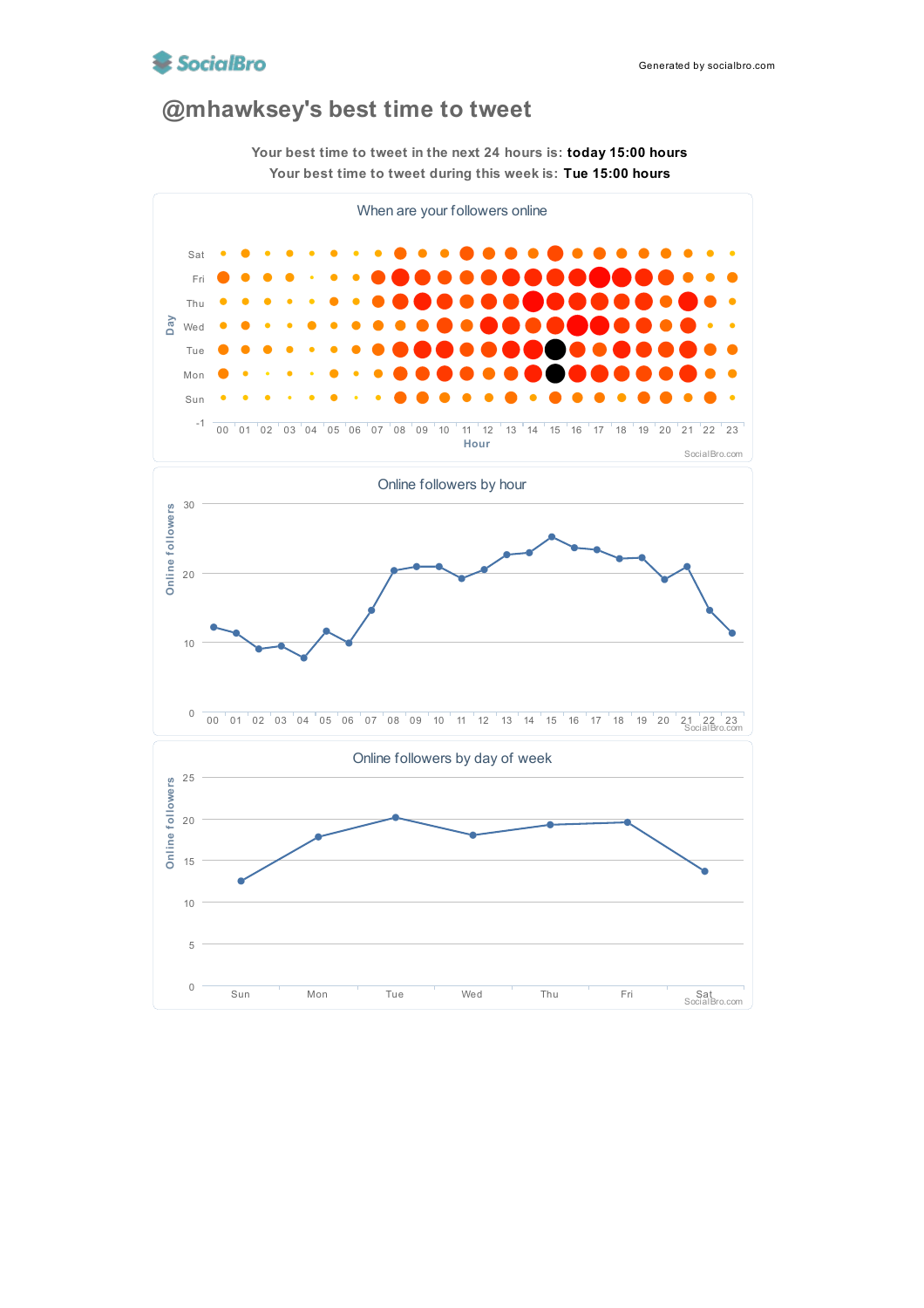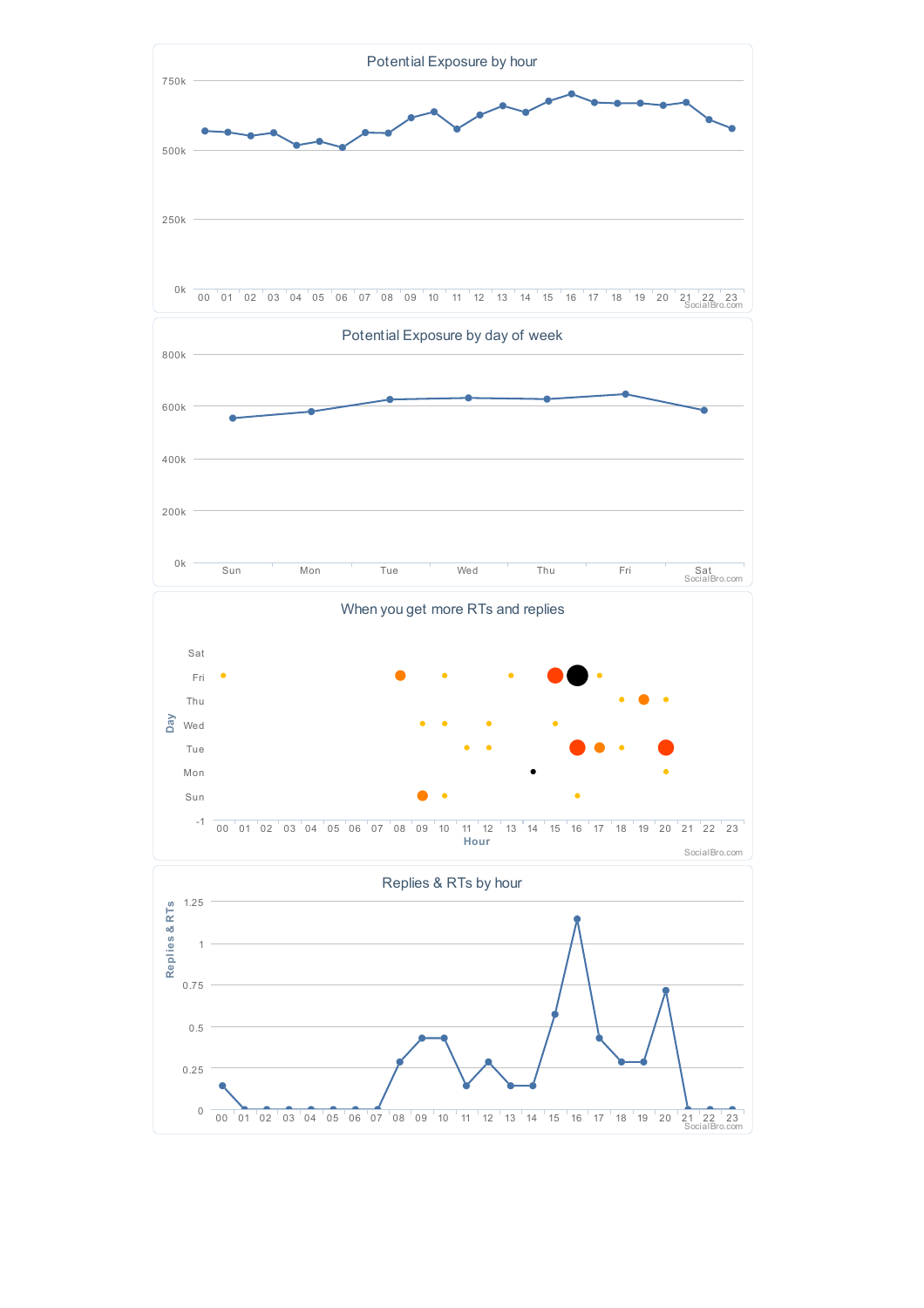

## **@mhawksey's followers talk about:**

**account android app apps awesome best bet <sup>t</sup> er big bit blog business can't chat check com come content course day did digit al does edtech education elearning facebook <sup>f</sup> orward free game going good google got great help hope i've infographic it's join just know learning let libya like link live lol look looking love make media mobile need new news nice online open page people post quest ions really right say says school social socialmedia soon st ories students sure thank thanks that's <sup>t</sup> hings think time <sup>t</sup> ips today <sup>t</sup> ools try tweet tweets twitter use users using video want way week work world year you're**

## **@mhawksey's followers share links about:**